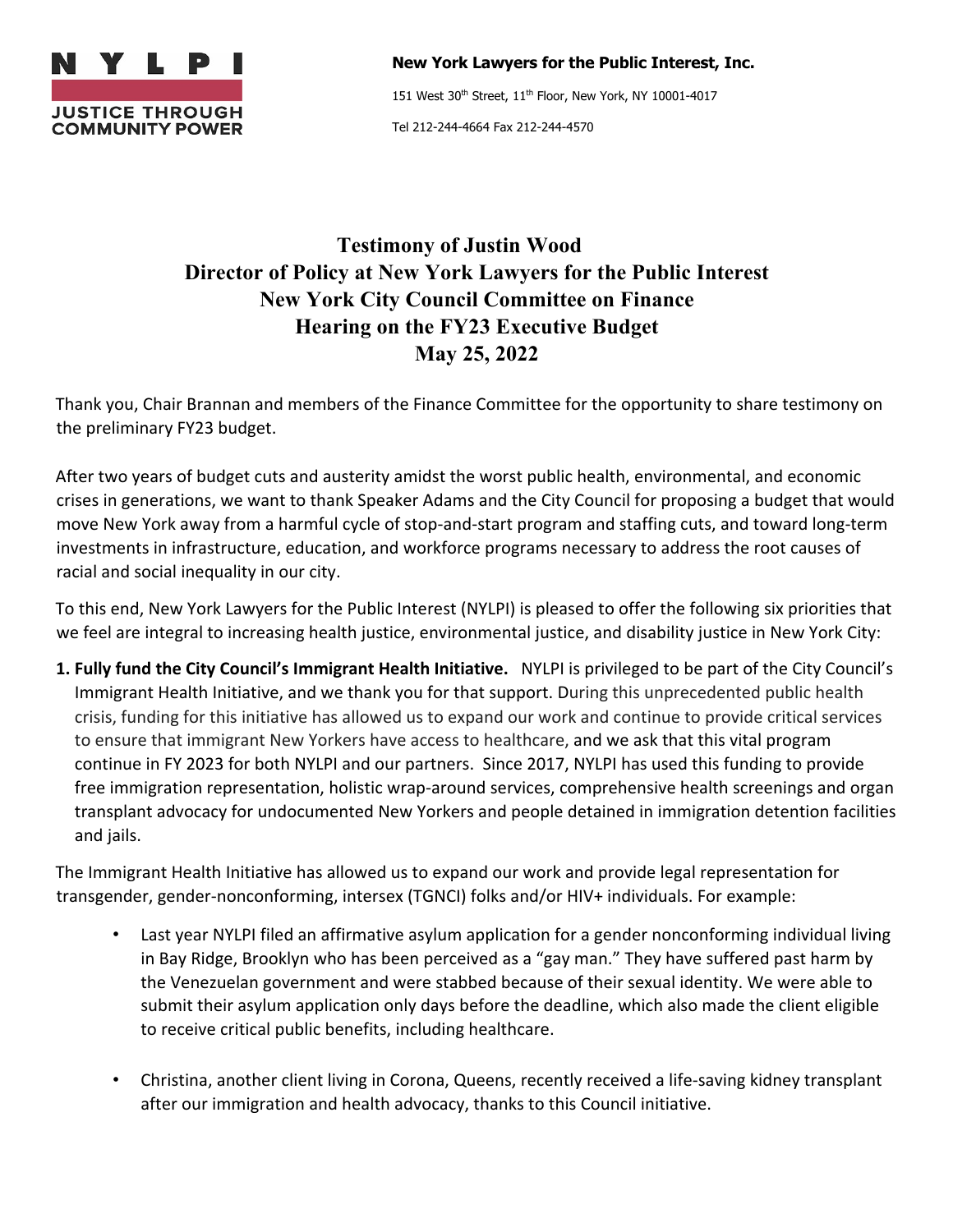**2. Commit to major upfront investments in organic waste recycling, commercial waste reform programs, and infrastructure that advances waste equity and creation of good green jobs.** We are pleased to see full funding for implementation of the Commercial Waste Zones program in the proposed budget, and look forward to working with DSNY, the City Council, and the administration to implement this landmark reform of the sprawling commercial waste system in the coming months.

Major investments in universal curbside compost service and other diversion programs are urgently needed on the residential side. While the restoration of school organic waste collections and limited community drop-off sites in the executive budget are a positive signal, transformation of our landfill- and incinerator-based solid waste system can only begin once the Council and administration mandate a timeline and plan for implementation of a universal, citywide compost program that will achieve economies of scale, robust participation in multifamily buildings, facilitate long-term savings by replacing garbage disposal routes with organics routes, and begin to move the needle on our climate emissions and waste reduction goals.

**3. Make immediate investments in renewable energy, battery storage, and sustainable waste infrastructure on Rikers Island.** The City must move as swiftly and boldly as possible to transform Rikers Island from a deadly and dysfunctional carceral site to a renewable energy, recycling, and jobs hub as mandated by the Renewable Rikers Act of 2021. Moreover, investments in local renewable energy and storage solutions cannot come soon enough as New Yorkers face skyrocketing energy bills and the prospect of a sweltering summer while the downstate electric grid continues to rely on highly polluting and expensive fossil fuel peaker plants clustered in the same communities that suffer from the worst impacts of mass incarceration.

We therefore strongly support the Council's proposal in the FY23 Budget Response to install a large-scale solar array and energy storage on the approximately 50 acres of land on Riker's Island that have already been transferred from Corrections to DCAS. Riker's Island also has great potential for sustainable waste management facilities including composting or anaerobic digestion of organic food waste, far beyond the current limited composting operations for food waste generated by Department of Corrections.

## **4. Fully implement Local Law 97 of 2019.**

Recent near-record heat, air quality health advisories, and escalating electric bills are also stark reminders that urban heat island effects, energy burdens, and air pollution are highly unequal burdens that will worsen for low-income communities and communities of color across NYC if we do not take systemic, urgent action.

Weatherization, energy efficiency upgrades, green roofs, and rapid development of local renewable energy resources are among the investments that can mitigate these climate change impacts, while reducing our city's overall greenhouse gas emissions. We echo the Council's call to baseline full funding and staffing for the Office of Building Energy and Emissions Performance (OBEEP) to implement and enforce Local Law 97 of 2019 in the FY23 budget and going forward.